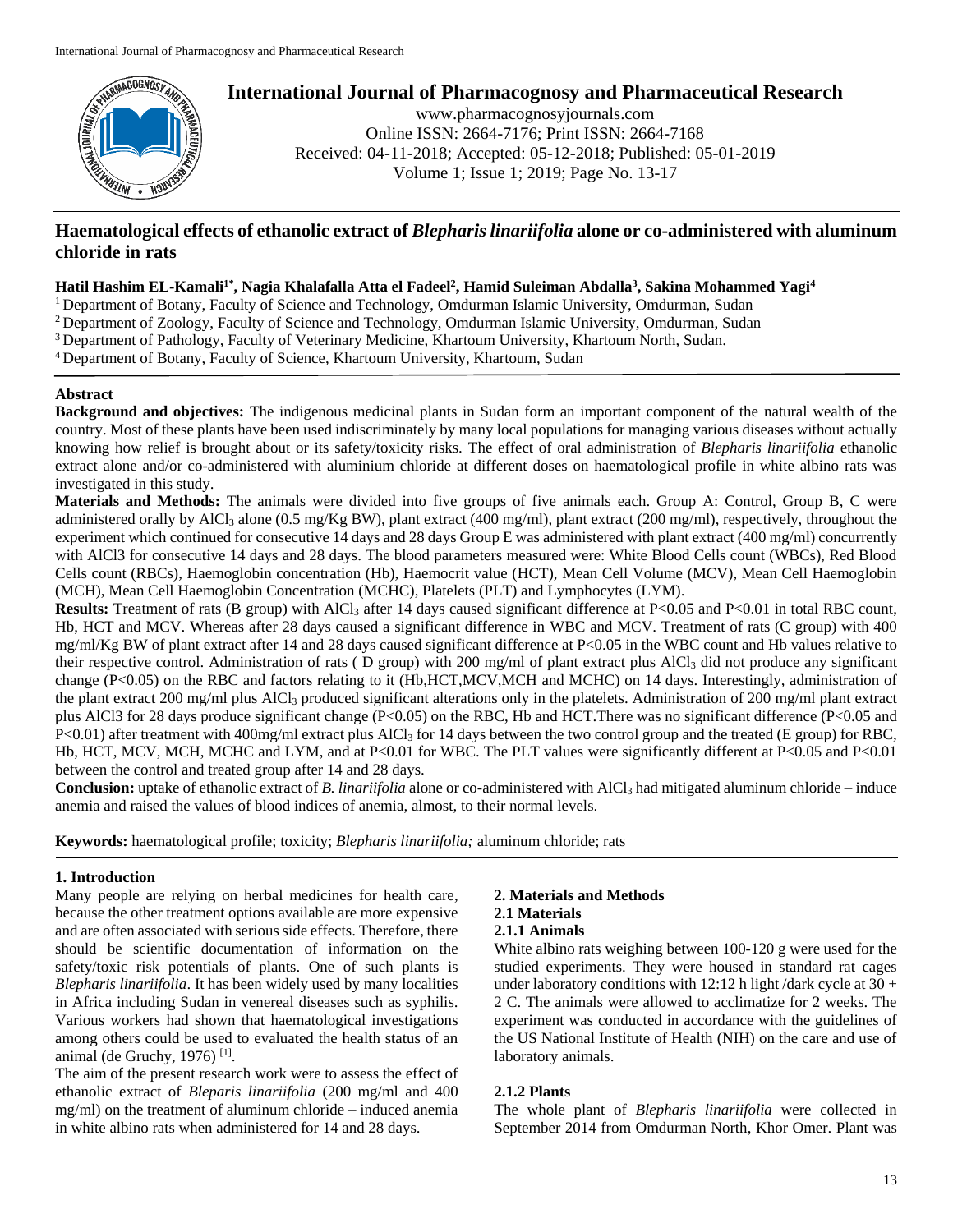washed and dried in shades. The dried plant was blended into powder and was stored in clean container prior extraction.

#### **2.2 Methods**

#### **2.2.1 Plant Extraction**

One hundred grams of dried whole plant of *B. linariifolia* were extracted by Soxhlet Apparatus for 6 hours with 70% ethanol. The extract was filtered and the solvent was evaporated with Rota-evaporator and then was dried at room temperature for two weeks.

### **2.2.2 Blood collection**

Two ml of blood samples were collected by using haematocrit capillary tubes from retro-orbital plexus of each rat (Khanna *et al.,* 1992). Each blood sample was placed in ethylene diamine tetra-acetic acid (EDTA) container.

### **2.2.3 The Experimental Protocol**

The animals were divided into five groups of five animals each. Group A: Control. Group B (denoted B-1 and B-2) was administered orally by AlCl<sup>3</sup> (0.5 mg/Kg BW) as stated by Weber (2002) throughout the experiment which continued for consecutive 14 days (B-1) and 28 days (B-2). Group C (denoted C-1 and C-2) was administered orally by Plant extract (400 mg/ml) for consecutive 14 days (C-1) and 28 days (C-2). Group D (denoted D-1 and D-2) was administered with plant extract  $(200 \text{ mg/ml})$  concurrently with  $AICl<sub>3</sub>$  for consecutive 14 days and 28 days. Group E (denoted E-1 and E-2) was administered with plant extract (400 mg/ml) concurrently with  $AlCl<sub>3</sub>$  for consecutive 14 days and 28 days.

Collected blood were used for the measurement of blood parameters using automated Haematology Analyzer (Sysmex Apparatus of the type 8999). The blood parameters measured were: white blood cells count (WBCs), red blood cells count (RBCs), haemoglobin concentration (Hb), haemocrit value (HCT), mean cell volume (MCV), mean cell haemoglobin (MCH), mean cell haemoglobin concentration (MCHC), platelets (PLT) and lymphocytes (LYM).

#### **2.2.4 Statistical Analysis**

Student t test was used for comparison between (mean ± standard deviation) values of  $AICI_3$  – treated group and control group and each of them with the mean values of the group treated with AlCl<sub>3</sub> plus *B. linariifolia* (400 mg/ml), the group provided with AlCl<sub>3</sub> plus *B. linariifolia* (200 mg/ml) and the group provided with *B.linariifolia* (400 mg/ml). The significance is taken at P<0.05 and P <0.01. t-test parameter was performed using SPSS 20.0 Software for Windows.

#### **3. Results and Discussion**

The haematological effect of ethanolic extract of *B. linariifolia* was evaluated in male albino rats during 14 and 28 days administrations of aluminum chloride alone (0.5 mg/ml /Kg bw), plant extract at 400 mg/ml /Kg bw, 200 mg/ml plus aluminum chloride and 400 mg/ml plus aluminum chloride, orally. Parameters evaluated include WBC, RBC, Hb, HCT, MCV, MCH, MCHC, PLT and LYM.

### **3.1 The effect of AlCl<sup>3</sup> alone on haematological parameters in albino rats**

The effect of AlCl<sub>3</sub> alone on haematological parameters of albino rats after treatment for 14 and 28 days are shown in the Table 1. Treatment of rats  $(B-1)$  group) with  $AICI<sub>3</sub>$  alone after 14 days caused significant difference at P<0.05 and P<0.01 in total RBC count, Hb, HCT and MCV. The oral administration of AlCl<sup>3</sup> alone after 28 days (B-2 group) caused a significant difference (P<0.0 and P<0.01) in WBC and MCV. Also caused a significant difference (P<0.05) in Hb, MCH and MCHC.

| <b>Parameters</b>                    | <b>Control</b>     | AlCl3 alone<br>After 14 days | AlCl3 alone<br>After 28 days | $400$ mg/ml<br>extract after 14<br>days | 400 mg/ml extract<br>after 28 days | AL Cl3 plus 200 AlCl3 plus 200<br>mg/ml extract<br>after 14 days | mg/ml extract<br>after 28 days | AL Cl3 plus 400<br>mg/ml extract<br>after 14 days | AlC <sub>13</sub> plus<br>$400$ mg/ml<br>extract after<br>28 days |
|--------------------------------------|--------------------|------------------------------|------------------------------|-----------------------------------------|------------------------------------|------------------------------------------------------------------|--------------------------------|---------------------------------------------------|-------------------------------------------------------------------|
| <b>WBC</b><br>(X10 <sup>3</sup> /ul) | $6.44 \pm 2.997$   | $8.66 \pm 2.436$             | $12.32 \pm 00$ *.**          | $10.52 \pm 3.01*$                       | $11.6 \pm 3.3176*$                 | $10.92 \pm 3.973*$                                               | $5.2 \pm 5.069$                | $9.2 \pm 1.56*$                                   | $8.48 \pm 1.633$                                                  |
| <b>RBC</b><br>(X10 <sup>6</sup> /ul) | $7.87 \pm 0.304$   | $5.52 \pm 0.187$ *.**        | 8.04                         | $8.758 \pm 0.866$ *,**                  | $8.44 \pm 0.63$                    | $7.624 \pm 0.30$                                                 | $5.83 \pm 1.786*$              | $7.818 \pm 0.369$                                 | $7.55 \pm 1.1466$                                                 |
| Hb(g/dl)                             | $13.46 \pm 0.21$   | $12.74 \pm 0.187$ *.**       | 14.94*                       | $14.18 \pm 0.432$ *.**                  | $14.525 \pm 0.574$ *.**            | $13.2 \pm 0.18$                                                  | $11.234 \pm 0.106*$            | $13.16 \pm 0.677$                                 | $13.34 \pm 2.131$                                                 |
| HCT(%)                               | $44.14 \pm 1.60$   | $41.34 \pm 1.72$ *.**        | 46.96*                       | 47.44±1.98*.**                          | $47.125 \pm 3.0598$                | $43.05 \pm 1.771$                                                | 32.97±10.152*                  | $44.375 \pm 1.269$                                | $42.96 \pm 7.158$                                                 |
| MCV(f)                               | $56.1 \pm 0.977$   | 59.48±1.333*.**              | 58.4*.**                     | $54.18 \pm 1.25$ *                      | 55.9±0.868                         | $56.24 \pm 1.632$                                                | $56.5 \pm 1.916$               | $55.9 \pm 1.15$                                   | $56.76 \pm 1.443$                                                 |
| $MCH$ (pg)                           | $17.14 \pm 0.69$   | $18.34 \pm 0.372$            | 18.58                        | $16.22 \pm 0.63*$                       | $17.28 \pm 0.834$                  | $17.18 \pm 0.554$                                                | $17.07 \pm 2.098$              | $16.95 \pm 0.580$                                 | $17.64 \pm 5.235$                                                 |
| <b>MCHC</b><br>(g/dl)                | $30.52 \pm 1.13$   | $30.84 \pm 0.680$            | 31.82                        | $29.92 \pm 0.687$                       | $30.85 \pm 1.60$                   | $30.58 \pm 0.759$                                                | $31.57 \pm 0.777$              | $30.28 \pm 0.576$                                 | $31.1 \pm 0.418$                                                  |
| <b>PLT</b><br>(X10 <sup>3</sup> /ul) | $1083 \pm 192.283$ | $950.4 \pm 59.584$           | 1118                         | 889.4±273.54                            | 1067.75±99.28                      | 829.4±98.865*                                                    | $622.7 \pm 500.5$              | $683.8 \pm 146.64$ *,**                           | $739.4 \pm 72.3*$                                                 |
| $LYM$ (%)                            | $48.92 \pm 7.09$   | $41.66 \pm 7.618$            | 44.66                        | $52.52 \pm 7.84$                        | $44.575 \pm 11.092$                | $46.86 \pm 9.755$                                                | $45.75 \pm 19.163$             | $41.22 \pm 8.963$                                 | $46.1 \pm 4.729$                                                  |

Table 1: The effect of AlCl<sub>3</sub>, plant extract and AlCl<sub>3</sub> plus plant extract on haematological parameters in male rats

Values are expressed as mean + SD, N=5,  $*$  for P=0.05 and  $**$  for P=0.01

#### **3.2 The effect of** *Blepharis linariifolia* **extract (400 mg/ml) on haematological parameters in albino rats**

The effect of plant extract at 400 mg/ml/Kg BW on the haematological parameters of albino rats after treatment for 14 and 28 days are shown in the Table 2. Treatment of rats (C-1 group) with 400 mg/ml/Kg BW of plant extract after 14 days caused significant difference at P<0.05 in the WBC, RBC, Hb, HCT, MCV and MCH values relative to their respective control,

while treated rats were showed no significant  $(P<0.05)$  change in MCHC, PLT and LYM values relative to their respective control. Treatment of rats for 28 days caused significant  $(P<0.05)$ difference in the WBC and Hb values relative to their respective control, while no significant (P<0.05) change in RBC, HCT, MCV, MCH,MCHC,PLT and LYM values relative to their respective control.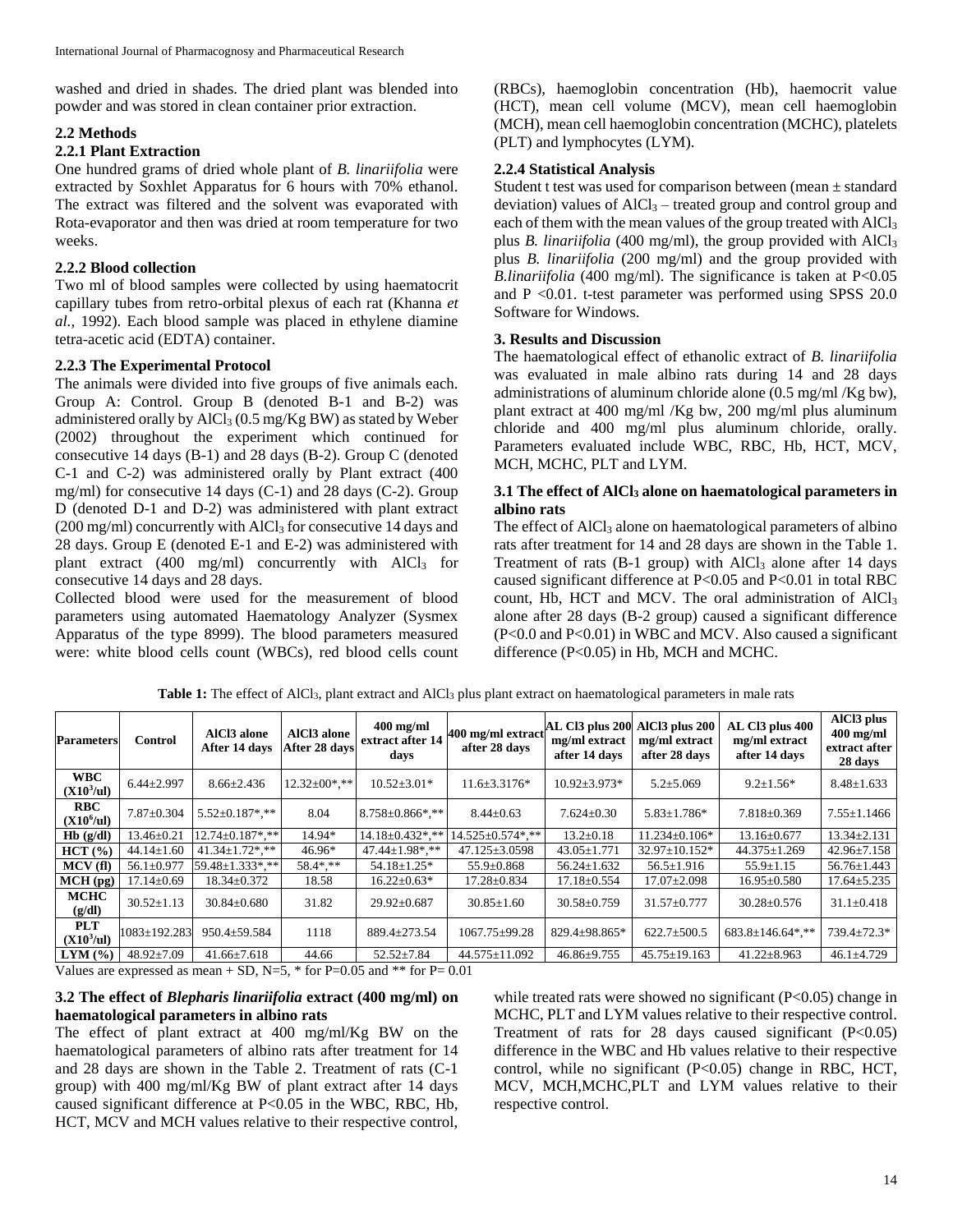| Table 2: The effect of the AlCl <sub>3</sub> alone on haematological parameters in albino rats compared to representive control (A Group) when administered |
|-------------------------------------------------------------------------------------------------------------------------------------------------------------|
| daily for 14 and 28 days                                                                                                                                    |

| <b>Blood Parameter</b> |               | <b>B-1 Group</b> |          | <b>B-2 Group</b> |               |            |    |                     |
|------------------------|---------------|------------------|----------|------------------|---------------|------------|----|---------------------|
|                        | <b>Change</b> | Change $\%$      | $P=0.05$ | $P = 0.01$       | <b>Change</b> | Change $%$ |    | $P=0.05$   $P=0.01$ |
| <b>WBC</b>             | Increment     | 34.4             | NS       | NS               | Increment     | 91.3       | S  | S                   |
| <b>RBC</b>             | Decrement     | 29.9             | S        | S                | Increment     | 2.2        | NS | <b>NS</b>           |
| Hb                     | Decrement     | 5.3              | S        | S                | Increment     | 11.0       | S  | <b>NS</b>           |
| <b>HCT</b>             | Decrement     | 6.3              | S        | S                | Increment     | 6.4        | NS | <b>NS</b>           |
| <b>MCV</b>             | Increment     | 6.0              | S        | S                | Increment     | 4.1        | S  | S                   |
| MCH                    | Increment     | 7.0              | NS       | NS               | Increment     | 8.4        | S  | <b>NS</b>           |
| <b>MCHC</b>            | Increment     | 1.0              | NS       | NS               | Increment     | 4.3        | S  | <b>NS</b>           |
| PLT                    | Decrement     | 12.2             | NS       | NS               | Increment     | 3.2        | NS | <b>NS</b>           |
| <b>LYM</b>             | Decrement     | 14.8             | NS       | NS               | Decrement     | 8.7        | NS | NS                  |

## **3.4 The effect of** *Blepharis linariifolia* **extract (200 mg/ml) plus AlCl<sup>3</sup> on haematological parameters after treatment of rats for 14 and 28 days**

Administration of 200 mg/ml of plant extract plus AlCl<sub>3</sub> did not produce any significant change  $(P<0.05)$  on the RBC and factors relating to it (Hb, HCT, MCV, MCH and MCHC) on 14 days

investigated rats Table 3. Interestingly, administration of the plant extract 200 mg/ml plus AlCl<sup>3</sup> produced significant alterations in the platelets. Administration of 200 mg/ml plant extract plus  $AICI<sub>3</sub>$  produce significant change (P<0.05) on the RBC, Hb and HCT, and did not produce any significant change (P<0.01) on the all blood parameters and on WBC, MCV, MCH, MCHC, PLT and LYM at P<0.05 on 28 days of investigated rats.

**Table 3:** The effect of the *Blepharis linariifolia* extract (400 mg/ml) on haematological parameters in albino rats compared to representive control (A Group) when administered daily for 14 and 28 days

| <b>Blood Parameter</b> |               | C-1 Group |                     |           | C-2 Group     |          |          |           |  |
|------------------------|---------------|-----------|---------------------|-----------|---------------|----------|----------|-----------|--|
|                        | <b>Change</b> | Change %  | $P=0.05$   $P=0.01$ |           | <b>Change</b> | Change % | $P=0.05$ | $P=0.01$  |  |
| <b>WBC</b>             | Increment     | 63.4      | S                   | NS        | Increment     | 80.1     | S        | NS        |  |
| <b>RBC</b>             | Increment     | 11.3      | S                   | S         | Increment     | 7.2      | NS       | NS.       |  |
| Hb                     | Increment     | 5.3       | S                   | S         | Increment     | 7.9      | S        | S         |  |
| <b>HCT</b>             | Increment     | 7.5       | S                   | S         | increment     | 6.8      | NS       | NS        |  |
| <b>MCV</b>             | Decrement     | 3.4       | S                   | NS        | decrement     | 0.4      | NS       | NS.       |  |
| <b>MCH</b>             | Decrement     | 5.4       | S                   | <b>NS</b> | Increment     | 0.8      | NS       | <b>NS</b> |  |
| <b>MCHC</b>            | Decrement     | 2.0       | <b>NS</b>           | NS        | Increment     | 1.1      | NS       | NS.       |  |
| PLT                    | Decrement     | 17.9      | NS                  | NS        | decrement     | 1.4      | NS       | NS        |  |
| LYM                    | Increment     | 7.4       | <b>NS</b>           | NS        | Decrement     | 8.9      | NS       | NS.       |  |

Table 4: The effect of the *Blepharis linarifolia* extract (200 mg/ml) plus AlCl<sub>3</sub> on haematological parameters in albino rats compared to representive control (A Group) when administered daily for 14 and 28 days

| <b>Blood Parameter</b> |               | D-1 Group |           |                     | D-2 Group |          |    |                     |  |
|------------------------|---------------|-----------|-----------|---------------------|-----------|----------|----|---------------------|--|
|                        | <b>Change</b> | Change %  |           | $P=0.05$   $P=0.01$ | Change    | Change % |    | $P=0.05$   $P=0.01$ |  |
| <b>WBC</b>             | Increment     | 69.6      | S         | NS                  | decrement | 19.3     | NS | NS                  |  |
| <b>RBC</b>             | Decrement     | 3.2       | NS        | NS                  | decrement | 25.9     | S  | NS                  |  |
| H <sub>b</sub>         | Decrement     | 1.9       | <b>NS</b> | <b>NS</b>           | decrement | 16.6     | S  | NS                  |  |
| <b>HCT</b>             | Decrement     | 2.5       | NS        | NS                  | decrement | 25.3     | S  | NS                  |  |
| <b>MCV</b>             | increment     | 0.2       | NS        | <b>NS</b>           | increment | 0.7      | NS | NS                  |  |
| <b>MCH</b>             | Increment     | 0.2       | NS        | NS                  | decrement | 0.4      | NS | NS                  |  |
| MCHC                   | Increment     | 0.2       | <b>NS</b> | NS                  | increment | 3.4      | NS | NS                  |  |
| PLT.                   | Decrement     | 23.4      | S         | <b>NS</b>           | decrement | 42.5     | NS | NS                  |  |
| <b>LYM</b>             | Decrement     | 4.2       | NS        | NS                  | decrement | 6.5      | NS | NS                  |  |

**Table 5:** The effect of the Blepharis linariifolia extract (400mg/ml) plus AlCl<sub>3</sub> on haematological parameters in albino rats compared to representive control (A Group) when administered daily for 14 and 28 days

|                        |               | E-1 Group   |    |                 | E-2 Group     |          |                 |           |  |
|------------------------|---------------|-------------|----|-----------------|---------------|----------|-----------------|-----------|--|
| <b>Blood Parameter</b> | <b>Change</b> | Change $\%$ |    | $P=0.05 P=0.01$ | <b>Change</b> | Change % | $P=0.05$ P=0.01 |           |  |
| <b>WBC</b>             | Increment     | 42.9        | S  | NS              | increment     | 31.7     | NS              | NS        |  |
| RBC                    | Decrement     | 0.6         | NS | NS              | decrement     | 4.1      | NS              | NS        |  |
| Hb                     | Decrement     | 2.2         | NS | NS              | decrement     | 0.9      | NS              | NS        |  |
| <b>HCT</b>             | Increment     | 0.5         | NS | <b>NS</b>       | decrement     | 2.7      | NS              | NS        |  |
| <b>MCV</b>             | decrement     | 0.4         | NS | NS              | increment     | 1.2      | NS              | NS        |  |
| <b>MCH</b>             | Decrement     | 1.1         | NS | NS              | Increment     | 2.9      | NS              | NS        |  |
| <b>MCHC</b>            | Decrement     | 0.8         | NS | NS              | Increment     | 1.9      | NS              | <b>NS</b> |  |
| PLT                    | Decrement     | 36.9        | S  | S               | decrement     | 31.7     | S               | NS        |  |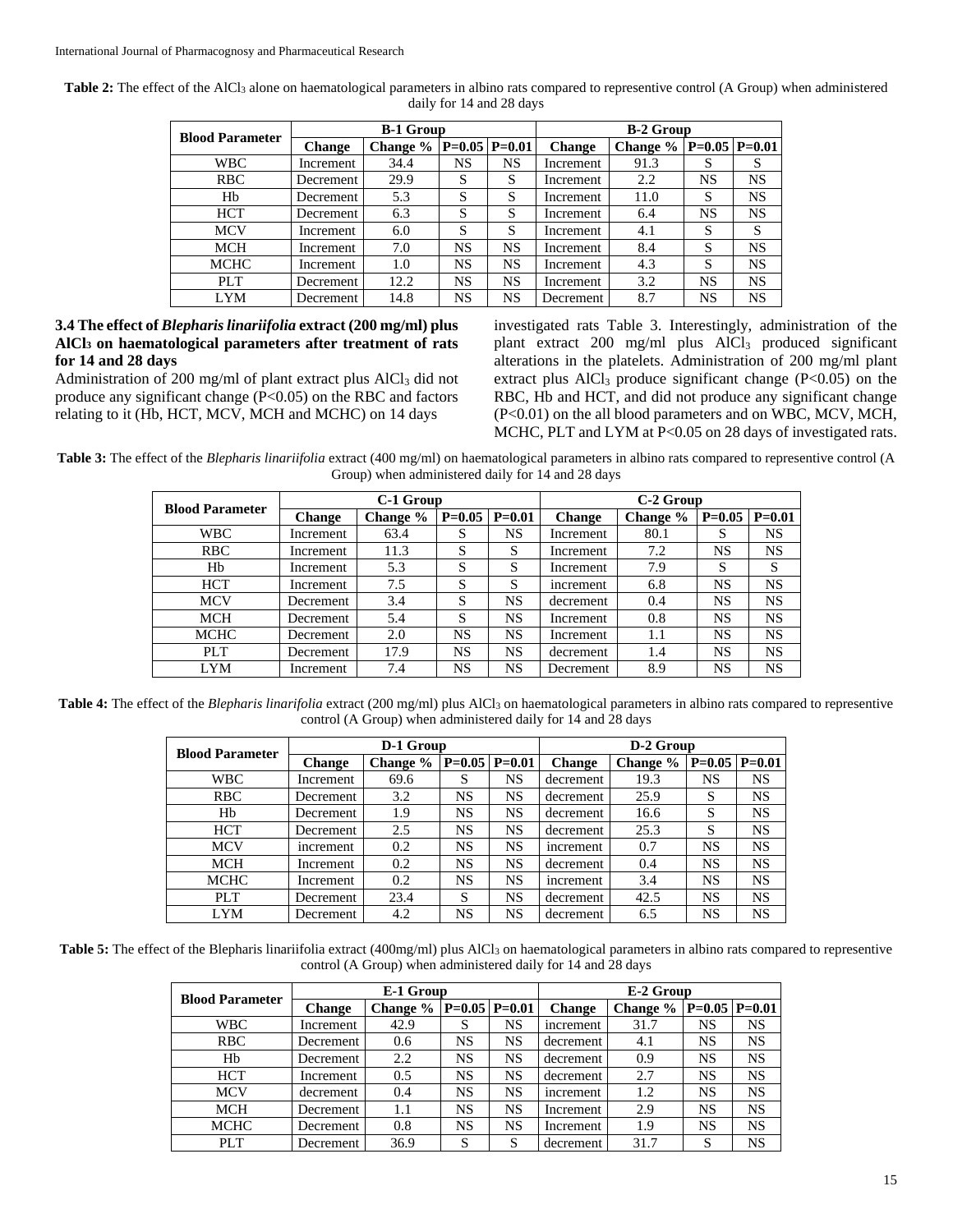### **3.5 The effect of** *Blepharis linariifolia* **extract (400 mg/ml) plus AlCl<sup>3</sup> on haematological parameters in albino rats**

There was no significant difference (P<0.05 and P<0.01) between the two control groups and the treated group for RBC, Hb, HCT, MCV, MCH, MCHC and LYM, and at P<0.01 for WBC on 14 day. The PLT values were significantly different at P<0.05 and P<0.01 between the control and treated group. Administration of 400 mg/ml plant extract plus AlCl<sub>3</sub> did not produce any significant change  $(P=0.5$  and  $P=0.01$ ) in all investigated blood parameters (except PLT at P0.05) on 28 day.

In the present study, the decrease MCV, MCH and MCHC, in rats administered AlCl<sub>3</sub> alone refer to the type of anemia (microcytic - hypochronic anemia).

Jung-Hoon Jea *et al*., (2005) [2] studied the decline in RBC count, hemoglobin concentration and HCT presumably reflects erythrocyte hemolysis and due to either an increase in the rate at which hemoglobin concentration may be destroyed or a decrease in the hemoglobin synthesis. Decrease in hematocrit is attributable to the reduction in RBC count caused either destruction or reduction in size.

As inferred from other reports, two mechanisms were suggested for the prevention of aluminum toxicity by *B. linariifolia* : First the plant extract inhibited or reduced Al absorption from intestine, and the second: aluminum overload might modulate gastrointestinal iron absorption and hinder the cellular uptake and use of iron for hemoglobin synthesis (Cannata *et a*., 1991; Ganchev *et al.*, 1998)<sup>[3, 4]</sup>, and *B. linariifolia* corrected this toxic effect of Al by enhancing iron absorption, cellular uptake and use of iron for hemoglobin synthsis. The proposed mechanisms appear to involve inhibition of heme synthesis, either by inhibition of enzyme activity or interference with iron incorporation or utilization (Kaiser and Schwartz, 1985; Ganchev *et al*., 1998; Han *et al.*, 2000) [5, 4, 6] .

In a different studies, it were confirmed Al overload accumulation in all tissue to be the cause of anemia and it had led to AL-Zheimer s disease when accumulated in the tissue of the brain. Furthermore, disturbances in the distribution pattern of trace elements: zinc, copper and iron together with lipid peroxidation in plasma and erythrocytes were also suggested as a mechanism of aluminum-induced anemia in rats (Guo *et al.*, 2004) [7] .

The calculated blood indices MCV, MCH and MCHC have a particular importance in anaemia diagnosis in most animals (Coles, 1986) [8] . The non- significant effects on these indices relating to RBC suggest that there was no effect on the average size of RBC (microcytes) and also in the haemoglobin weight per RBC. This implies that the plant extract 200 mg/ml plus AlCl<sub>3</sub> does not possess any potential of including anemia throughout the 28 days period of administration.

Other indices that relate to WBCs were significantly altered; an indication of pathological condition which may imply challenge on the immune system by the plant extract 200 mg/ml plus AlCl3. The significant increase in WBC following the administration of the plant extract  $/ALCl<sub>3</sub>$  indicates a boost in the immune system. Such effects may also be due to increase in vascular permeability. The non-significant effect of the plant extract 200 mg/ml plus  $AICl<sub>3</sub>$  on the RBC and indices relating to it (Hb, PCV, MCV, MCH and MCHC) throughout the experimental period is an indication that there was no destruction of matured RBC s and no change in the rate of production of RBC s (erythropoiesis). It further shows that the extract  $/AlCl<sub>3</sub>$  does not have the potential to stimulate erythropoietin release in the kidney, which is the humoral regulator of RBC production (Polenakovic and Sikole, 1996; Sanchez-EL-Sner *et al*., 2004) [9, 10] .

The non-significant effect on the RBC and Hb also implies that there was no change in the oxygen-carrying capacity of the blood and amount of oxygen delivered to the tissues following the extract  $/ALCl<sub>3</sub>$  administration since RBC and Hb are very important in transferring respiratory gases (de Gruchy, 1976)<sup>[1]</sup>. The results obtained from the present study, referred to the type of anemia caused by  $AICI_3$  exposure in male rats, which is microcytic - hypochromic anemia. Anemia that is partially due to a shortened life span of circulating erythrocytes and reduced RBCS production in bone marrow. This Shortened RBCS survival and expected premature elimination of circulating erythrocytes, however, could be explained by much mechanism, one of these is the oxidative stress caused by  $AICI<sub>3</sub>$  in increase production of free radicals, decrease catalase activity, and decrease the erythrocyte ATP concentration (AL-Hashem, 2009; Newairy *et al.*, 2009)<sup>[11, 12]</sup>.

All or some of these deleterious effects of  $AICI<sub>3</sub>$  on RBCs membrane caused increased membrane fragility, increased RBCs destructions. The reduced level of hemoglobin content in rats administered AlCl<sub>3</sub> can be associated with RBCs hemolysis which confirmed by reduced RBCs count in the present study, or disturbances in heme biosynthesis.

Aluminum-induced haematolotgical alterations leading to microcytic hypochromic anemia in albino rats of this study are similar to previous reports on the same blood parameters in rats (Zaman *et al*., 1993; Chmielnicka *et al*., 1994; Osman *et al*., 2012) [13, 14, 15] .

#### **4. Concluson**

The effect of the ethanolic extracts of B.linarifolia on haematological parameters was compared to that of control group. Uptake of ethanolic extract of *B. linariifolia* alone or coadministered with  $AICI_3$  had mitigated aluminum chloride – induce anemia and raised the values of blood indices of anemia, almost, to their normal levels. The findings of this study could provide satisfactory pre-clinical evidence of safety to launch clinical trial on standardized formulation of plant extracts. Bioassay-guided fractionation and purification lead to isolation of active ingredient which can help in production of compounds with improved characteristics.

#### **5. References**

- 1. Al-Hashem FH. Camel's milk alleviates oxidative stress and lipid peroxidation induced by chronic aluminum chloride exposure in rat's testes. Am. J. Applied Sci. 2009; 6:1868- 1875. DOI: 10.3844 /ajassp. 2009. 1868.1875.
- 2. Cannata J, Gomez A, Ferandez M, Ferandez S, MC- Gregor S, Menendez F, Brock J. Iron uptake in aluminum overload: In vivo and in vitro studies. Nephrol Dial Trasplant. 1991; 6(9):637-642.
- 3. Chmielnicka J, Nasiadek M, Pinkowski R, Paradowski M. Disturbances of morphological parameters in blood of rats